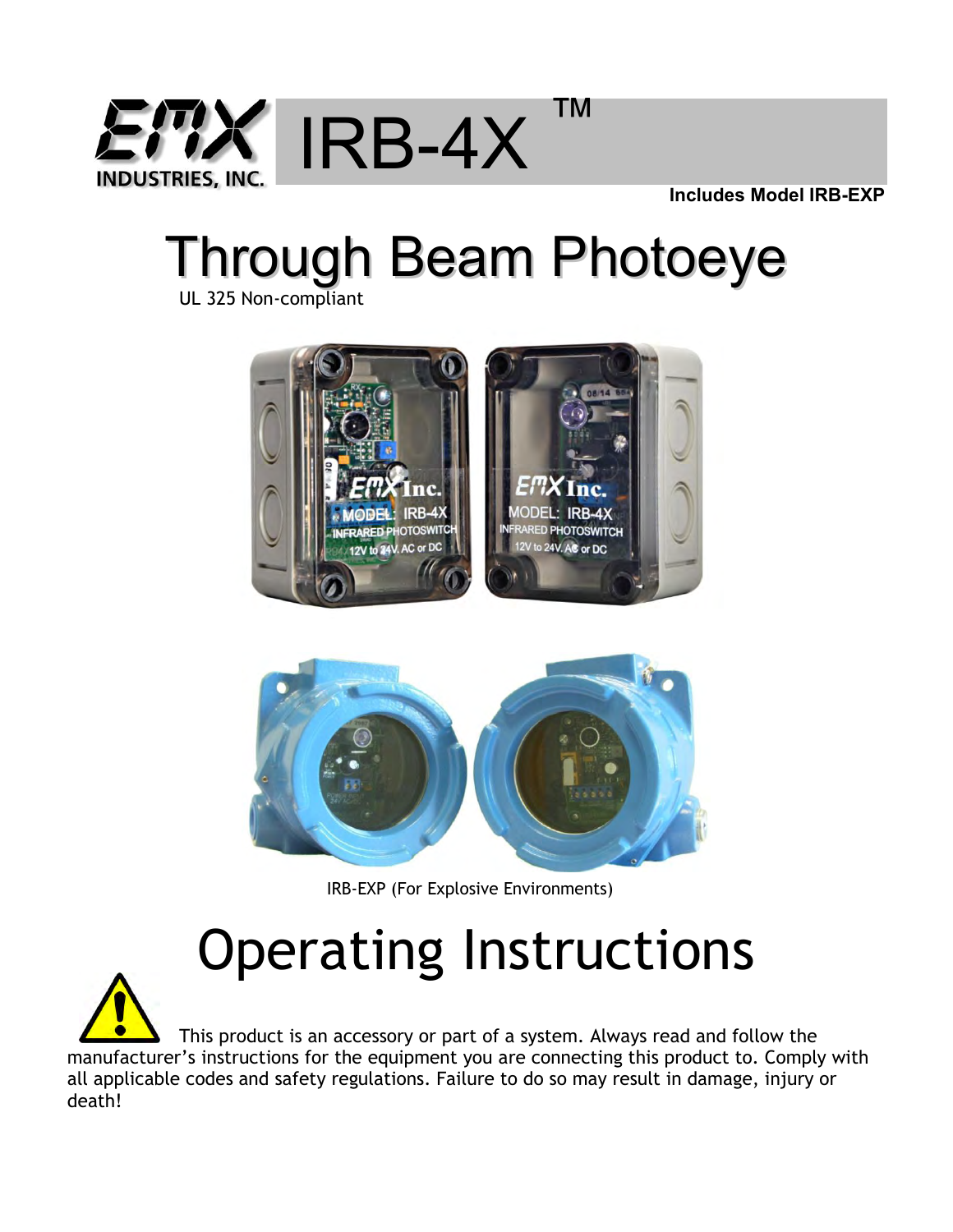#### **Product Overview**

The IRB-4X photoeye system does not have a focusing lens and the generous  $24^{\circ}$  sensing angle makes it one of the easiest to align. The use of the hoods is recommended to prevent distortion from rain on the lens area.

**WARNING … Not to be used for Personnel Protection** Never use product as sensing devices for personnel protection. Doing so could cause serious injury or death. These sensors do NOT include the self-checking redundant circuitry necessary to allow their use in personnel safety applications. A sensor failure or malfunction can cause either an energized or de-energized sensor output condition. UL 325 Non-compliant

#### **Technical Specifications**

| Power Supply           | 12-24 VDC 24 VAC                                                                 |  |
|------------------------|----------------------------------------------------------------------------------|--|
|                        |                                                                                  |  |
| Power Supply Tolerance | 20%                                                                              |  |
| <b>Current Draw</b>    | TX=37mA RX= 23mA standby 17ma detect                                             |  |
| Housing Material       | Polystyrene and Polycarbonate cover                                              |  |
|                        | IRB-EXP aluminum epoxy coating                                                   |  |
| Relay Type             | Form C SPDT contact rating 1A @ 24VDC / 120VAC                                   |  |
| Temperature Range      | -40F - 170F                                                                      |  |
| Connector              | <b>Terminal block</b>                                                            |  |
| Power on Indicator     | Green LED on board                                                               |  |
| Detect Indicator       | Red LED                                                                          |  |
| Power protection       | Thermal fuse                                                                     |  |
| Environmental          | $IRB-4X$ : NEMA 4                                                                |  |
|                        | IRB-EXP: NEMA 4 & 7, NEC Class I, Groups B, C & D, Class II, Groups E, F & G CSA |  |
|                        | certified, CENELEC certified, EExd IIC                                           |  |
| Size                   | IRB-4X: $3.7" \times 2.56" \times 2.24"$                                         |  |
|                        | IRB-EXP: 4.69" x 4.5" x 3.44"                                                    |  |
| Detection Angle        | $24^\circ$                                                                       |  |
| Sensitivity Adjustment | Potentiometer                                                                    |  |
| Response Time          | $10mS$ (max.)                                                                    |  |
| Range                  | 3 to 115 feet                                                                    |  |

#### **Indicators Controls**

|                  | <b>Transmitter</b> |
|------------------|--------------------|
| <b>Green LED</b> |                    |
| Power Indicator  |                    |

|                 | Receiver             |
|-----------------|----------------------|
| Green LED       | Red LED              |
| Power Indicator | Detection Indication |

|                                     | Receiver                                      |
|-------------------------------------|-----------------------------------------------|
| Sensitivity                         |                                               |
| Continuously adjustable single turn |                                               |
| potentiometer figure 2              |                                               |
|                                     | IRB-4X-T has a $0 - 15$ second relay timer to |
|                                     | extend the relay output time figure 2         |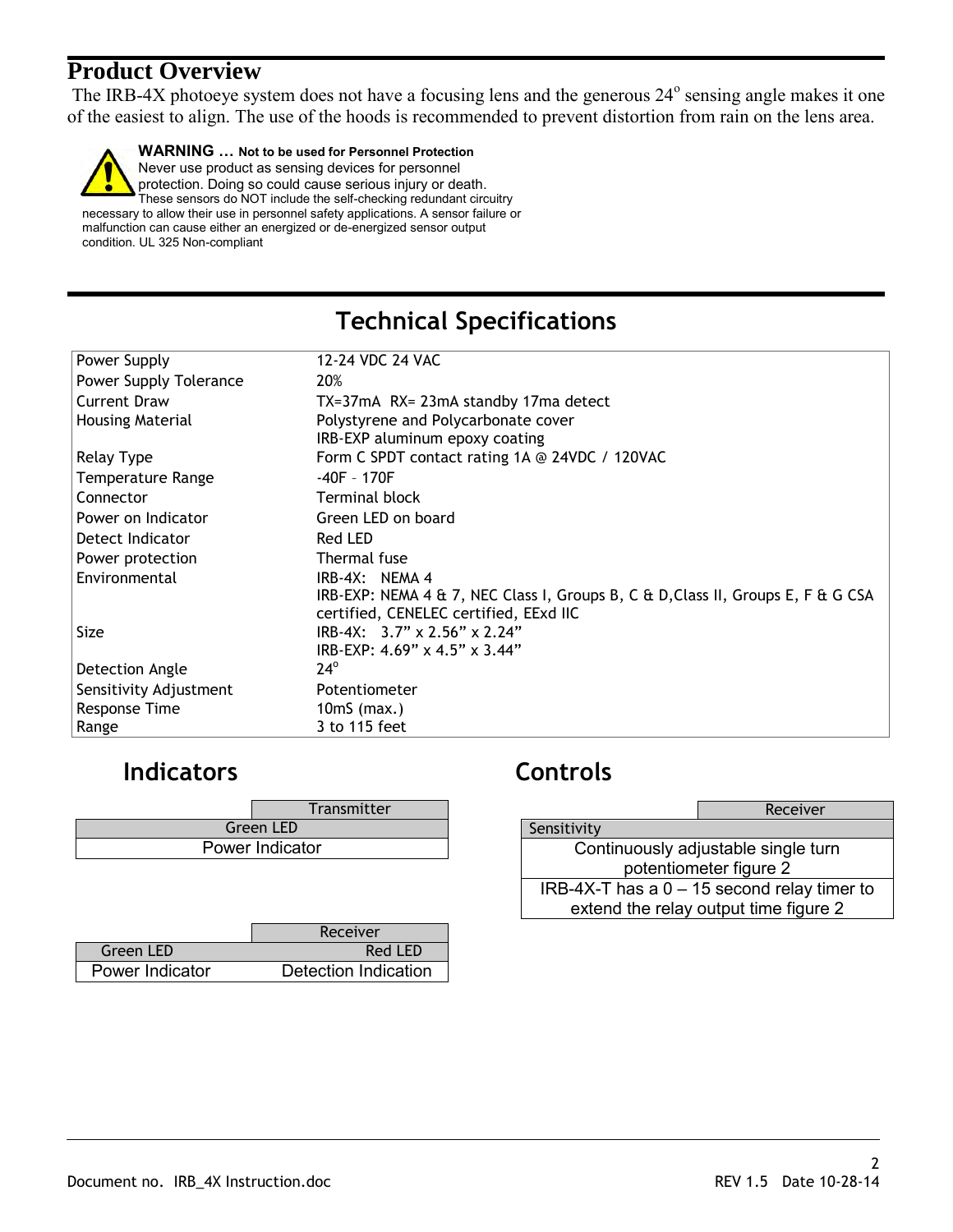#### **Connections**

|                                                                                      | Transmitter        | Receiver                                     |
|--------------------------------------------------------------------------------------|--------------------|----------------------------------------------|
| Power                                                                                | Power Positive (+) | Power Positive (+)                           |
| Power                                                                                | Power Negative (-) | Power Negative (-)                           |
| Common                                                                               |                    | Internal Relay Common Output                 |
| Normally Closed                                                                      |                    | <b>Internal Relay Normally Closed Output</b> |
| Normally Open                                                                        |                    | Internal Relay Normally Open Output          |
| Terminal connection on receiver from left to right are N/C Com, N/O, Power -, Power+ |                    |                                              |

#### **Operational settings**



**IRB-4X Transmitter connections** (figure 1) 1. Connect power  $(12 – 24V AC/DC)$  to Power input terminals (no polarity) LED2 Power LED will glow green when powered.

## Optional output timer delay order IRB-4X-T

Detect LED

### Sensitivity Gain Adjustment

| <b>IRB-4X Receiver connections (figure 2)</b>                              |  |
|----------------------------------------------------------------------------|--|
| Terminal output connections from left to right are:                        |  |
| <b>Normally closed, Common, Normally open, Power, Power</b>                |  |
| 1. Connect power $(12 – 24V AC/DC)$ to Power input terminals (no polarity) |  |
| 2. Connect the Common to the operator control terminal per manufacturer    |  |
| 3. Connect either the Normally open or Normally Closed as needed to the    |  |
| Control input terminal specified by the operator manufacturer.             |  |
| 4. The Power LED will glow green when powered.                             |  |
| 5. Adjust sensitivity potentiometer as needed by turning counter clockwise |  |
| to increase gain. (range is 3 to 115 feet). (see arrow)                    |  |
| 6. The detect Led will glow red when an obstruction occurs.                |  |
| 7. On some variable frequency drives and noisy installations, it may be    |  |
| necessary to connect the bottom right mounting hole labeled                |  |
| "Earth Ground" to a wire connected to earth ground.                        |  |
| * Do not connect unless necessary                                          |  |
| Use minimum gain setting needed to achieve reliable detection.             |  |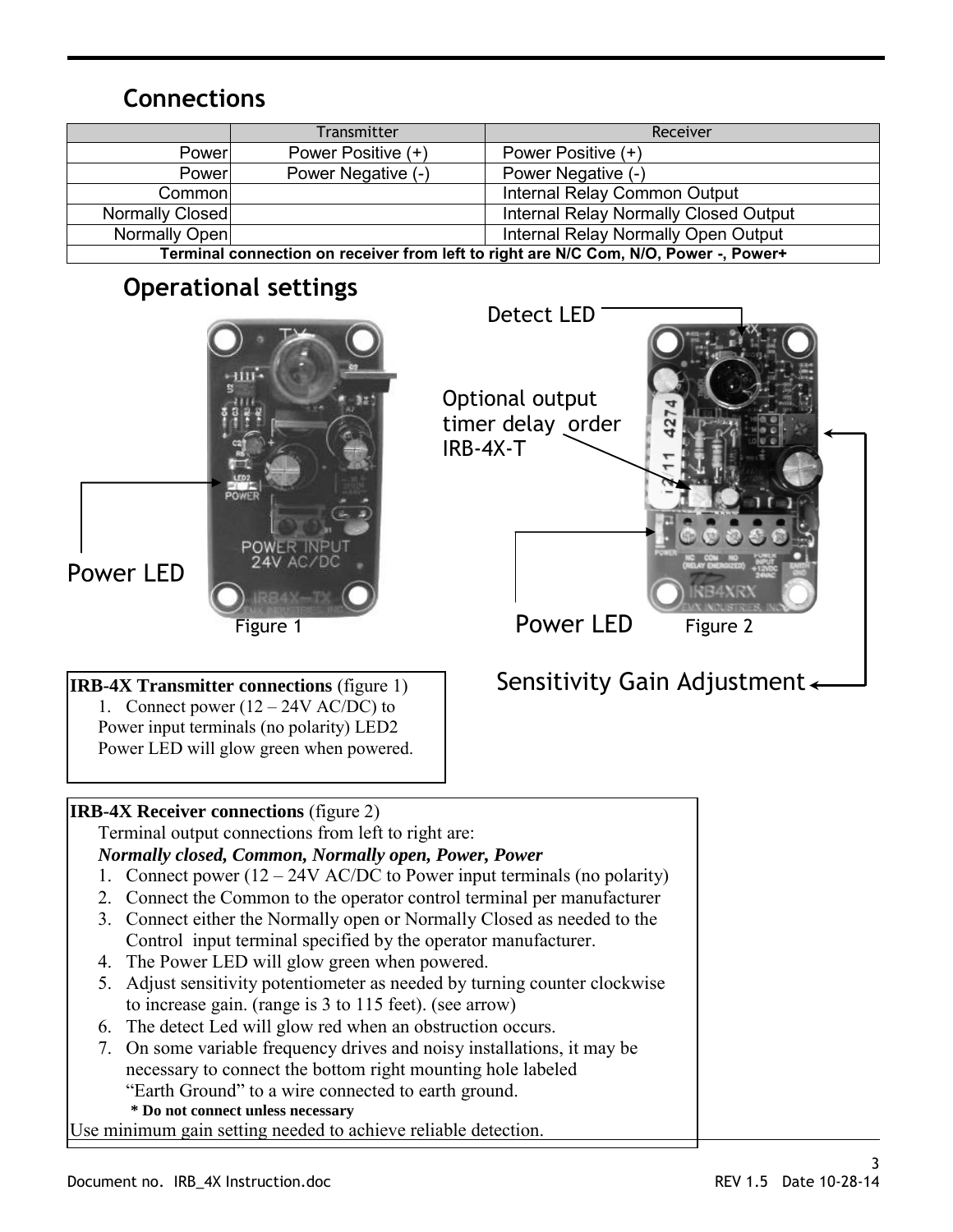#### **Installation**

- 1. Mount to operator manufacturer and local ordinance requirements.
- 2. Remove grey front cover by removing (4) plastic retaining screws
- 3. Drill (4) mounting holes in surface of IRB-4X mounting location.
- 4. Place gold Aluminum hood or Powder coat Steel hood around IRB-4X unit to be mounted, place mounting screws through IRB-4X box and hood and attach to surface.
- 5. Make all connections to the transmitter and receiver.
- 6. Adjust receiver as described above to correct gain needed.
- 7. Replace front covers on the transmitter and receiver units.<br>8. Installation is complete
- 8. Installation is complete.



### **TROUBLE SHOOTING GUIDE**

| Symptom                | Possible Cause                           | <b>Possible Solution</b>                   |
|------------------------|------------------------------------------|--------------------------------------------|
| Holds gate open        | No power on transmitter or receiver      | Check power LEDs and power source          |
|                        | Transmitter not working                  | Install new transmitter                    |
|                        | Receiver not working                     | Install new receiver                       |
|                        | Sensitivity set too low                  | Adjust sensitivity                         |
| Does not activate gate | Bad connection or broken wires           | Check wires and connections                |
|                        | Relay contacts burned or stuck           | Replace receiver                           |
|                        | Interference from local source           | See step 7 under Operational settings      |
|                        | Not connected to correct input terminals | Check operator manual for terminals        |
|                        | Sunlight "blinding" the receiver eye     | Change position of receiver to a little    |
|                        |                                          | higher and tilt forward to shield the      |
|                        |                                          | sensor from the direct sunlight            |
| Chattering             | Interference or stray bounced signal     | See step 7 under Operational settings      |
|                        |                                          | and see if any reflective surfaces could   |
|                        |                                          | be sending signal into the receiver sensor |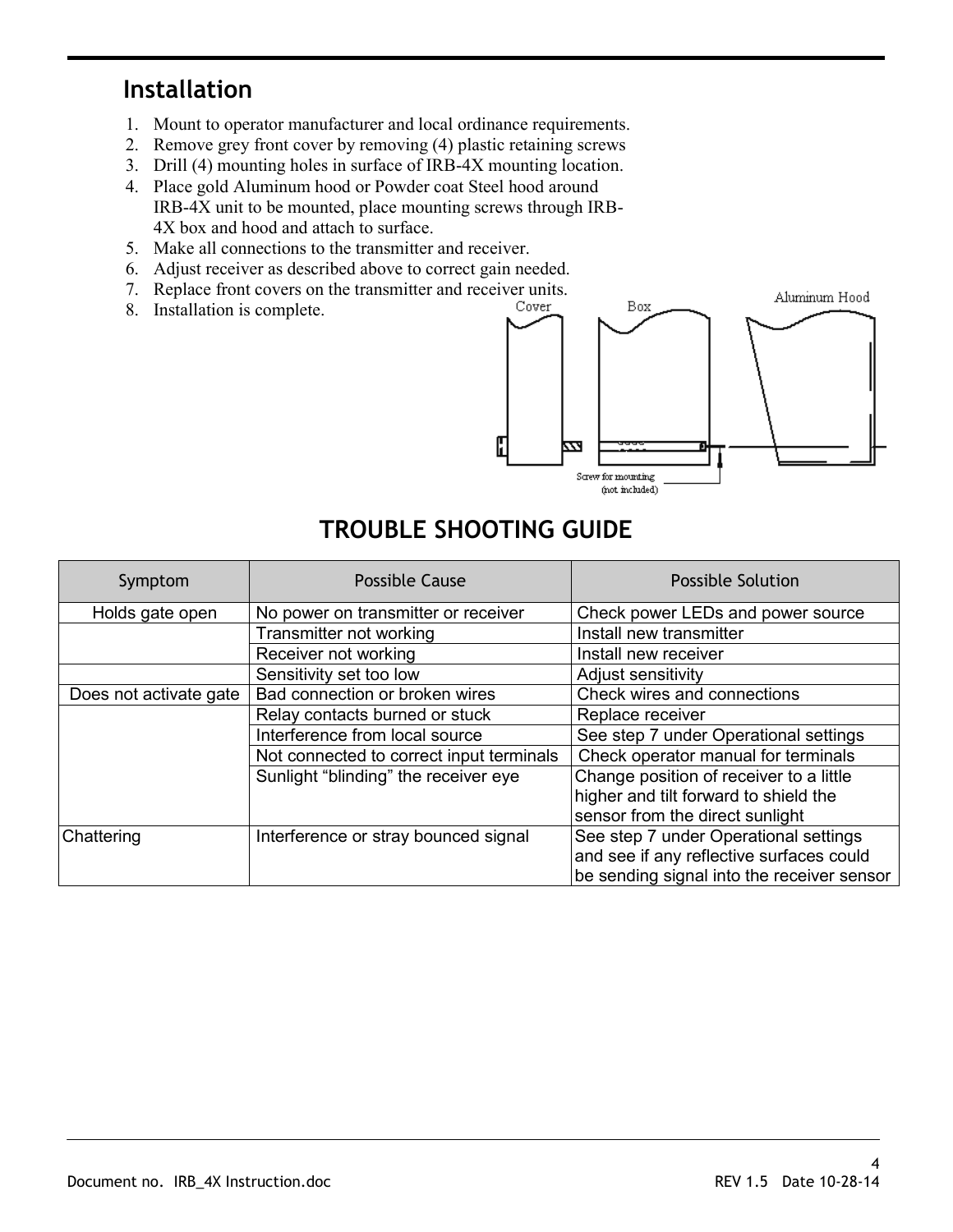### **Ordering Information**

| $IRB-4X$                                                                | IRB Transmitter and Receiver in NEMA 4 enclosure                  |  |
|-------------------------------------------------------------------------|-------------------------------------------------------------------|--|
| <b>IRB-BX</b>                                                           | Replacement NEMA Enclosure                                        |  |
| <b>IRB-SP</b>                                                           | Set of 2 watertight spouts PG-11                                  |  |
| <b>IRB-TX</b>                                                           | Replacement Transmitter board only                                |  |
| <b>IRB-RX</b>                                                           | Replacement Receiver board only                                   |  |
| IRB-BR                                                                  | Set of 2 L Brackets (IRB-4X, PC-3, P63, P44, P41)                 |  |
| <b>IRB-HD-SET</b>                                                       | Set of 2 Gold Aluminum hoods                                      |  |
| <b>IRB-SH-SET</b>                                                       | Set of 2 Gray Powder coated steel hoods                           |  |
| <b>IRB-S</b>                                                            | Set of 2 Nylon screws with nuts                                   |  |
|                                                                         |                                                                   |  |
| $IRB-4X-T$                                                              | IRB Transmitter and Receiver in NEMA 4 enclosure with delay timer |  |
| <b>IRB-EXP</b>                                                          | IRB Transmitter and Receiver in Explosive environment housing     |  |
| This manual covers the IRB-4X, IRB-4X-T, IRB-4XW-T, IRB-4XW-T5, IRB-EXP |                                                                   |  |

### **Accessories**





IRB-SH-SET IRB-HD-SET IRB-HD-SET IRB-SP



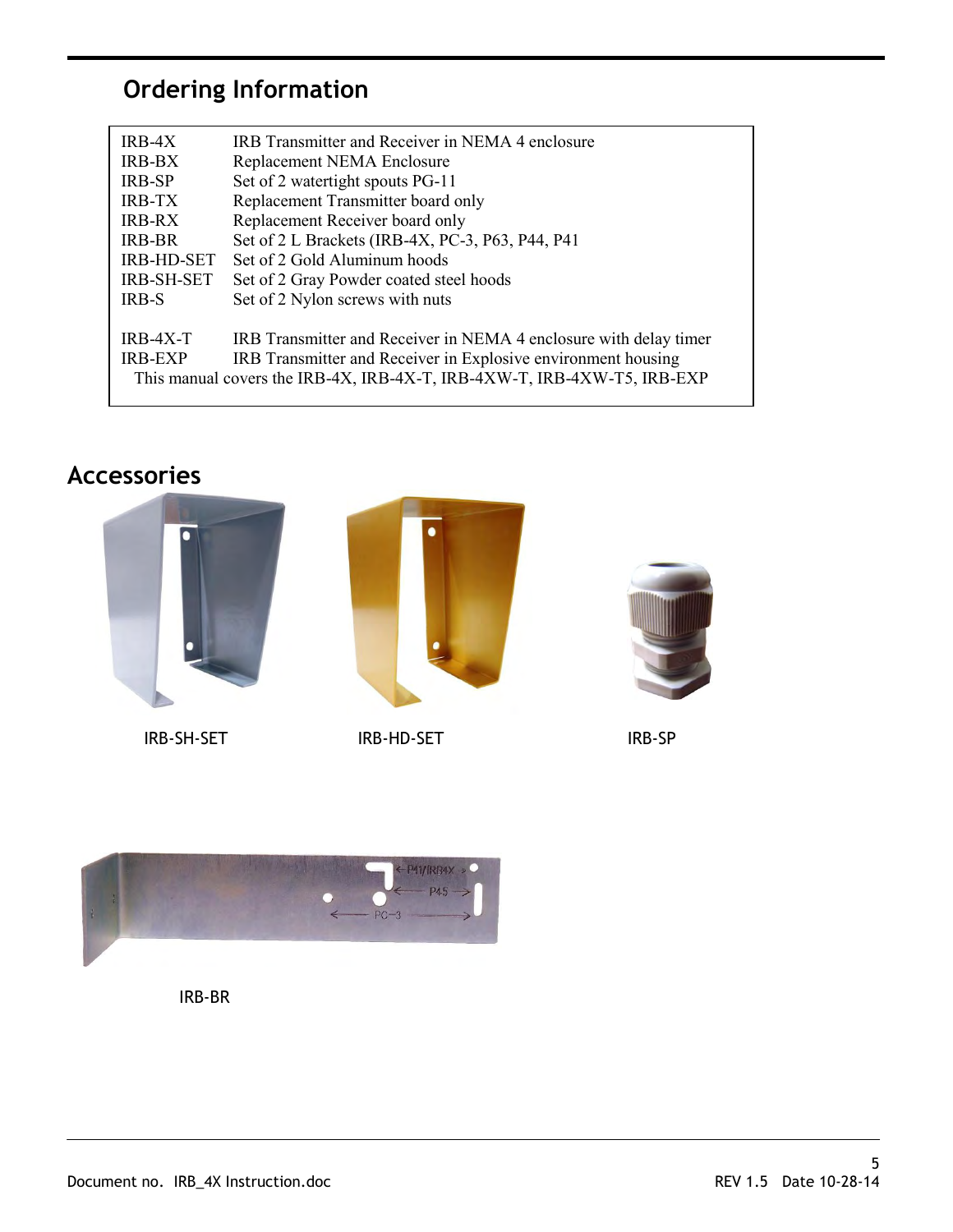**Installer notes:**